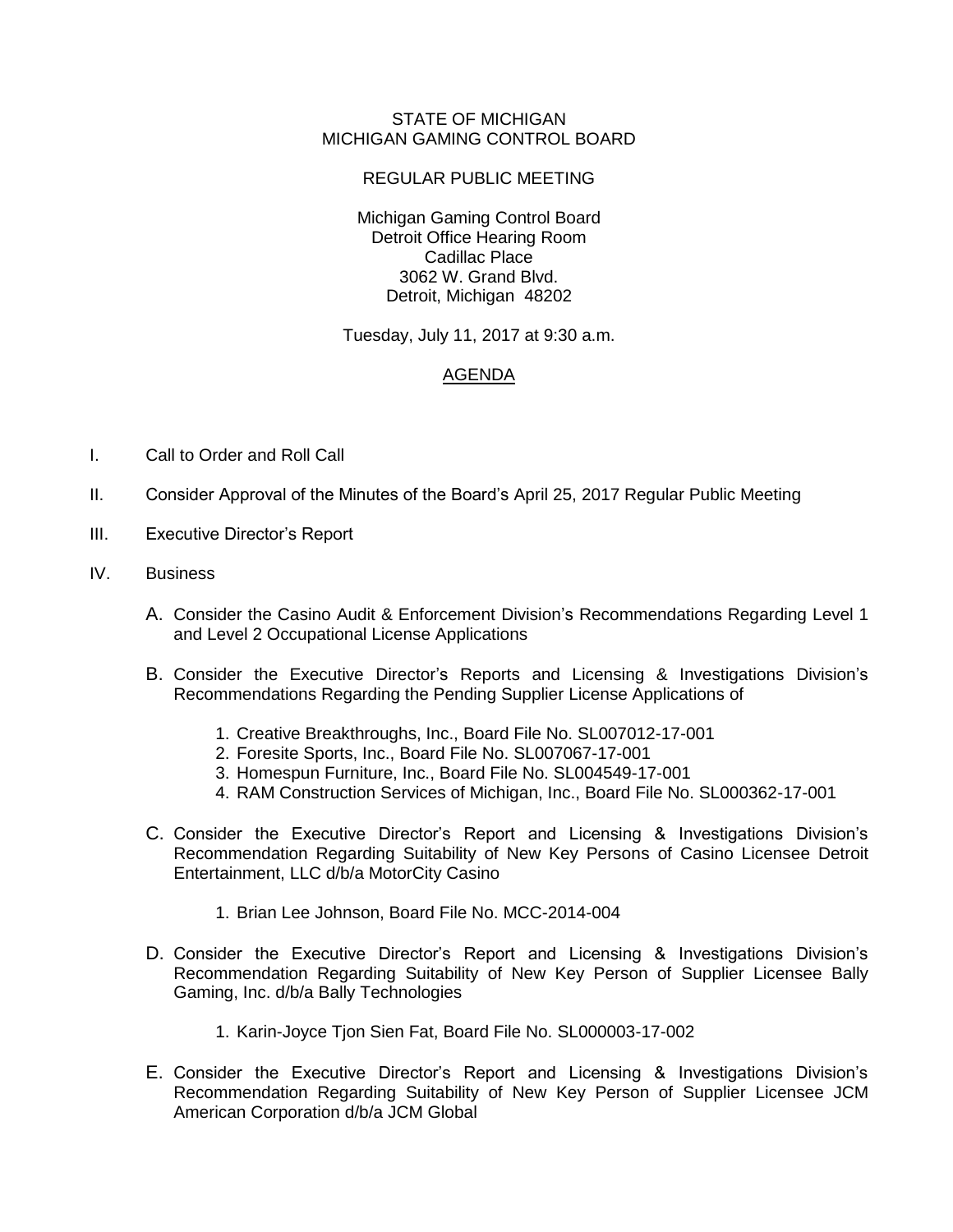- 1. Takatomo Imai, Board File No. SL000279-17-002
- F. Consider the Executive Director's Report and Licensing & Investigations Division's Recommendation Regarding Suitability of New Key Person of Supplier Licensee TIE Leasing Company
	- 1. Joshua Michael Young, Board File No. SL004400-17-003
- G. Consider the Executive Director's Reports and Licensing & Investigations Division's Recommendations Regarding the Pending Transfers of Interest In
	- 1. Allied-Eagle Supply Company, LLC, Board File No. SL003602-17-002
	- 2. Duffey, Petrosky & Company, L.L.C., Board File No. SL006345-17-001
	- 3. TIE Leasing Company, Board File No. SL004400-17-002
	- 4. Wolverine Mailing, Packaging, Warehouse, Inc. d/b/a Wolverine Solutions Group, Board File No. SL000595-17-002
- H. Consider the Executive Director's Report and Licensing & Investigations Division's Recommendations Regarding the Pending Supplier License Renewal Requests of
	- 1. American Gaming & Electronics, Inc. with New Key Persons Renee Marie Zimmerman, Salvatore Anthony Basile, Robert Mark Pickus, & Michael Lee Shor, Board File No. SL001568-17-001
	- 2. BlueGranite, Inc., Board File No. SL006563-17-001
	- 3. Del Bene Produce, Inc., Board File No. SL000620-17-003
	- 4. Everi Payments Inc., with New Key Persons Linster Walter Fox, Eileen Fein Raney, & Dean Alan Ehrlich, Board File No. SL006157-17-001
	- 5. Gambler's Oasis LLC, Board File No. SL006928-17001
	- 6. Gasser Chair Co., Inc., Board File No. SL000306-17-001
	- 7. Jasman Construction, Inc., Board File No. SL000336-17-001
	- 8. JMC Electrical Contractor, LLC d/b/a JMC Technology Group, Board File No. SL006220-17-001
	- 9. Kimprint, Inc. d/b/a Progressive Printing, Board File No. SL003439-17-001
	- 10.Lavdas Enterprises, Inc. d/b/a Lavdas Limousines, Inc., Board File No. SL001574- 17-001
	- 11.Mercury Fulfillment Systems, Inc. d/b/a Mercury Promotions & Fulfillment, Board File No. SL005963-17-001
	- 12.Motor City Electric Co., Board File No. SL000088-17-001
	- 13.Northern Lakes Seafood & Meats, L.L.C., Board File No. SL002903-17-001
	- 14.NRT Technology Corp., Board File No. SL001711-17-001
	- 15.Perfect Cleaners of Detroit, Inc., Board File No. SL001729-17-001
	- 16.Royal Roofing Co., Inc., Board File No. SL001802-17-001
	- 17.SMS Staffing Solutions, Inc., Board File No. SL005876-17-001
	- 18.Suburban Motor Company, LLC d/b/a Suburban Cadillac Buick, Board File No. SL006214-17-001
	- 19.Wolverine Mailing, Packaging, Warehouse, Inc. d/b/a Wolverine Solutions Group, with New Key Person Robert Tokarczyk Trust A F/B/O Robert N. Tokarczyk, Board File No. SL000565-17-001
- I. Consider the Casino Audit & Enforcement Division's Recommendation Regarding Acknowledgment of Violation of Supplier Licensee
	- 1. Aristocrat Technologies, Inc., Board File No. SDA-2017-4